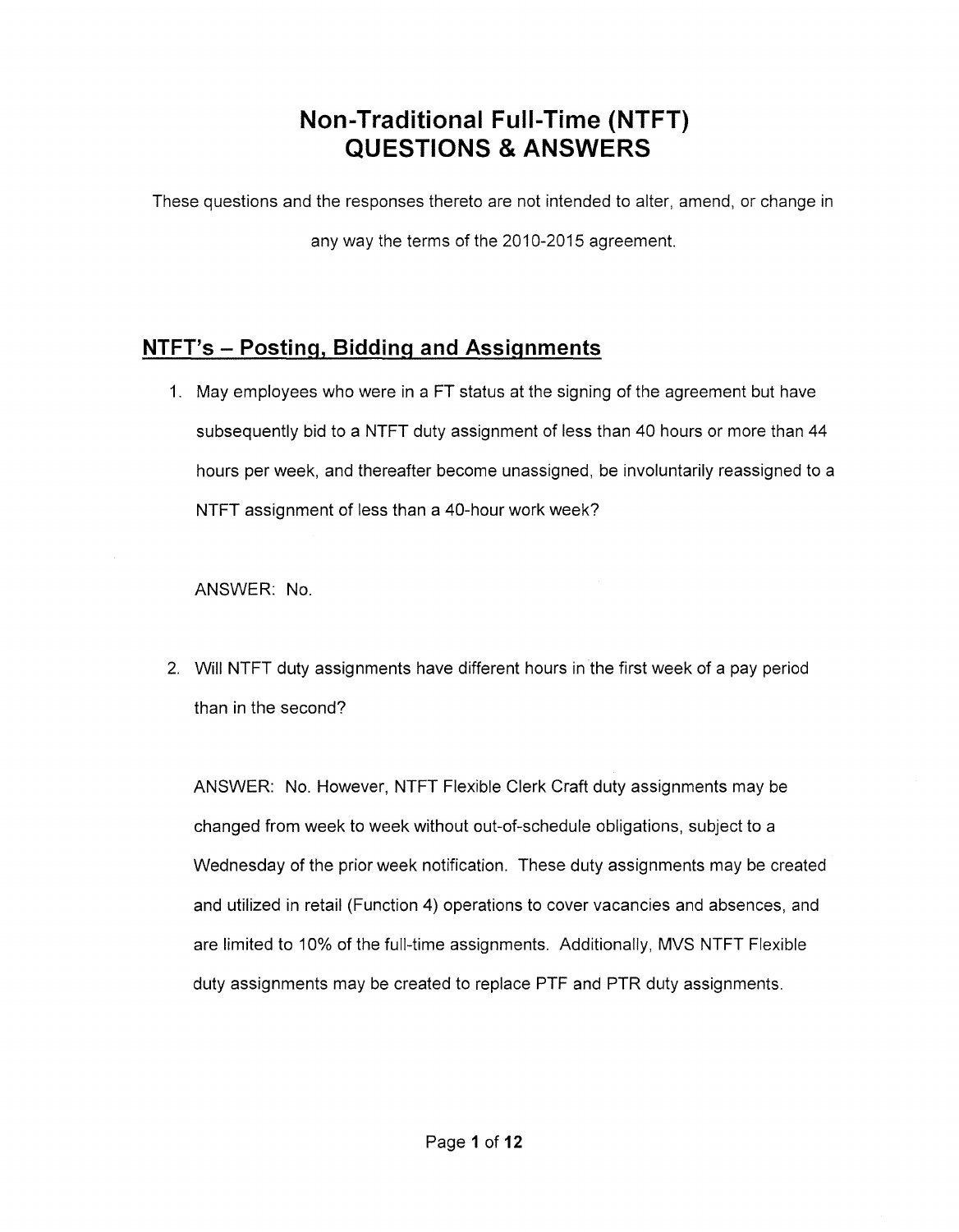3. Can a FTR (who was FT at the signing of the 2010 CSA) steward's super-seniority rights be satisfied by offering the steward a NTFT assignment of less than 40 hours or more than 44 hours/week?

ANSWER: No.

4. Under Article 12.5.C.5.(a).5 an APWU represented employee who is excessed into a non-APWU represented craft within the installation shall be returned to the craft from which reassigned at the first opportunity. What happens if the "first opportunity" is to a NTFT duty assignment with less than 40 hours/week or more than 44 hours?

ANSWER: The employee will still be returned to their APWU represented craft. However, if the employee declines to accept the NTFT duty assignment, they will become unencumbered (unassigned) with a "traditional" schedule.

5. Disputes or concerns regarding initial NTFT staffing and assignments are to be pursued through ADRP and not through the normal grievance procedure. Is this alternative intended for the start-up of the NTFT assignment procedures or will any disputes regarding NTFT jobs be forever banned from the grievance procedure?

ANSWER: The intent of the ADRP process was to facilitate the start-up of the NTFT assignment procedures. Once the initial NTFT staffing process is completed the specified ADRP process will be phased out and these issues will be resolved in the Article 15 grievance procedure.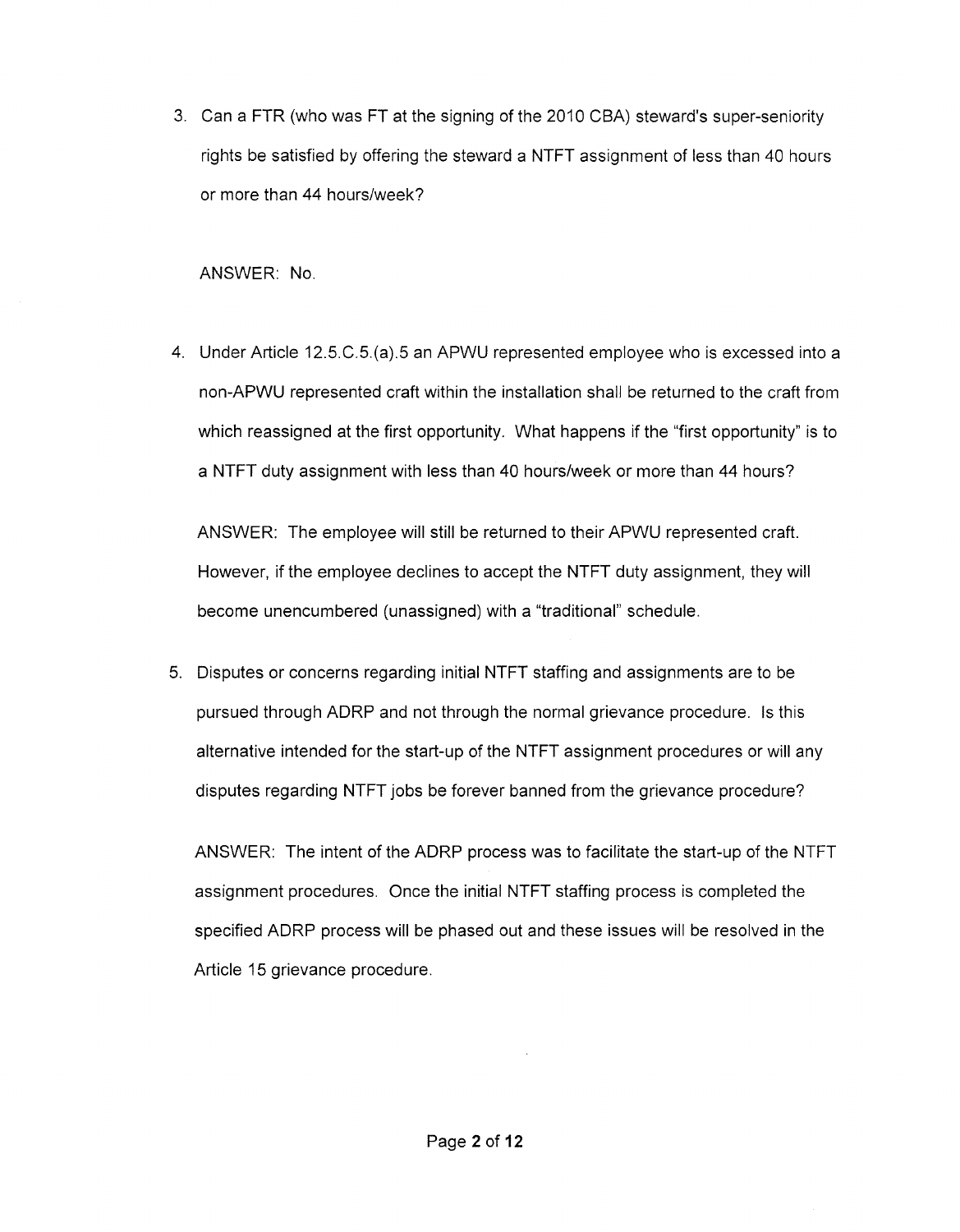#### **NTFT's - Leave**

6. How will employees in NTFT duty assignments earn or accrue annual leave?

ANSWER: Employees in NTFT assignments with a regular schedule of 40 or more hours per week will receive an advance of annual leave equal to the maximum for their leave category. The employee will not receive additional annual leave credit for work hours in excess of 40 hours per week and excess hours will not be tracked as potential leave credit hours.

Employees in NTFT assignments with a weekly schedule of less than 40 hours per week will receive a pro-rated advance of annual leave in the same manner as a PTR per ELM Exhibit 512.312. For paid hours (for hours worked and paid leave, not including donated leave) in excess of their scheduled amount, the employee will receive additional annual leave credit up to the maximum credit allowable for their leave category within the pay period. Excess hours that do not produce additional leave credit within the pay period will be tracked as potential leave credit hours and may produce additional leave credit in a future pay period as long as the total leave earned to date does not exceed the maximum allowed for a full-time employee.

7. How will employees in NTFT duty assignments accrue sick leave?

ANSWER: Employees in NTFT duty assignments, with regular schedules of forty (40) hours per week or more, accrue 4 hours sick leave for each full biweekly pay period - that is., 13 days (104 hours) per 26 period leave year. Employees in NTFT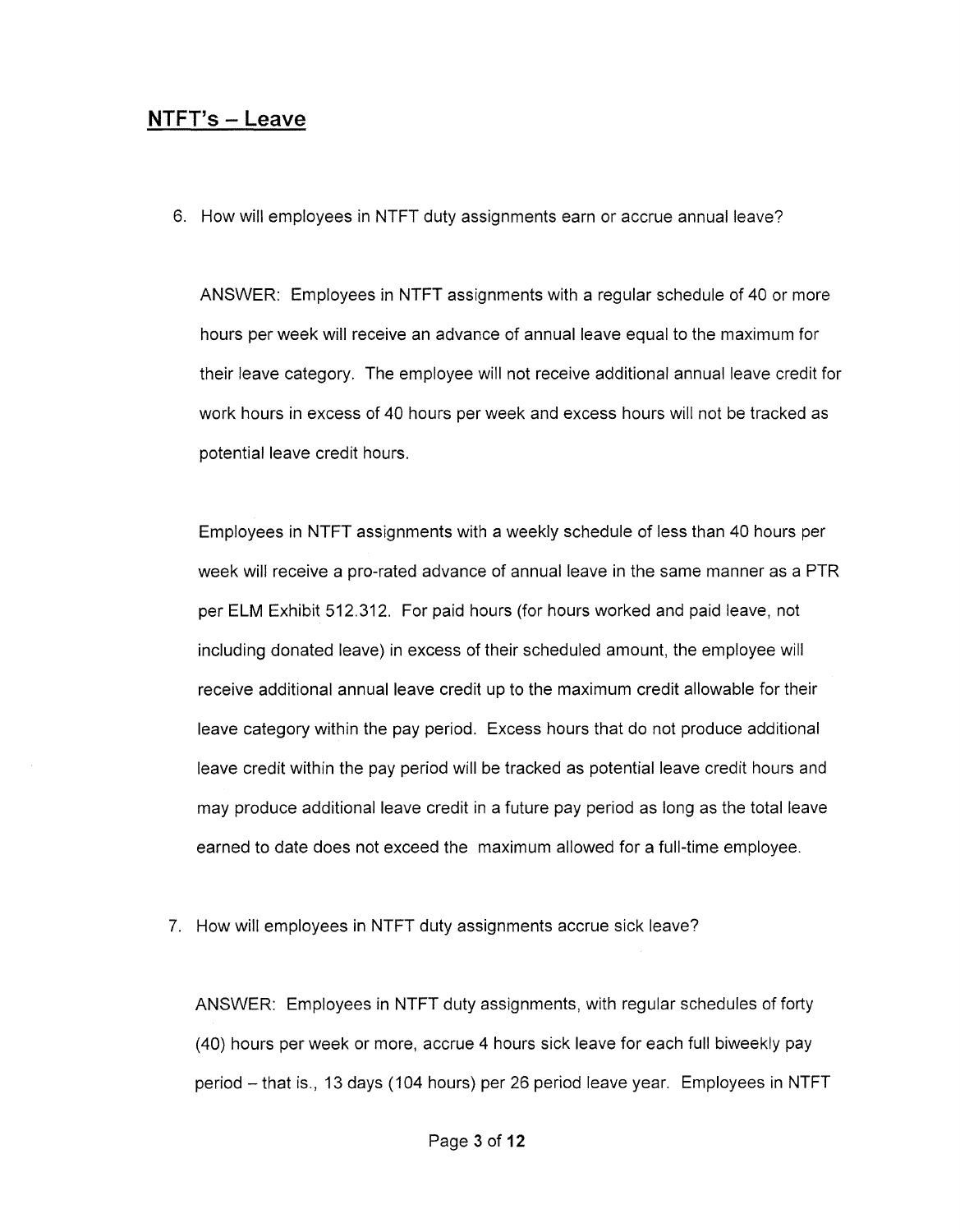duty assignments with regular schedules of less than forty (40) hours per week will accrue sick leave at a rate of one (1) hour for each unit of twenty (20) hours in a pay status up to 104 hours (13 days) per 26-period leave year. For example, an employee with a 30 hour a week work schedule will receive 3 hours sick leave each pay period. For paid hours (for hours worked and paid leave, not including donated leave) in excess of their scheduled amount, the employee with regular schedules of less than forty (40) hours per week will receive additional sick leave credit up to the maximum credit allowed for a full-time employee (up to (104 hours [13 days] per 26 period leave year). Excess hours that do not produce additional leave hours within the pay period will be tracked and may produce additional sick leave hours in a future pay period as long as the total leave earned to date does not exceed the maximum allowed (up to 104 hours [13 days] per 26-period leave year).

8. When using annual leave, how much leave per day will the employee in a NTFT duty assignment be charged?

ANSWER: The employee in a NTFT duty assignment will be charged leave for the amount equal to the work hours of their regular daily scheduled hours (e.g. 6 hours for a 6-hour scheduled work day) or for the balance of their scheduled hours for parttour leave. Employees in NTFT duty assignments will be subject to the same leave regulations as all other career employees with regard to the substitution of LWOP in lieu of annual leave. However, employees in NTFT duty assignments may elect at their option to utilize LWOP in lieu of annual leave for any hours in excess of forty (40) hours in a service week.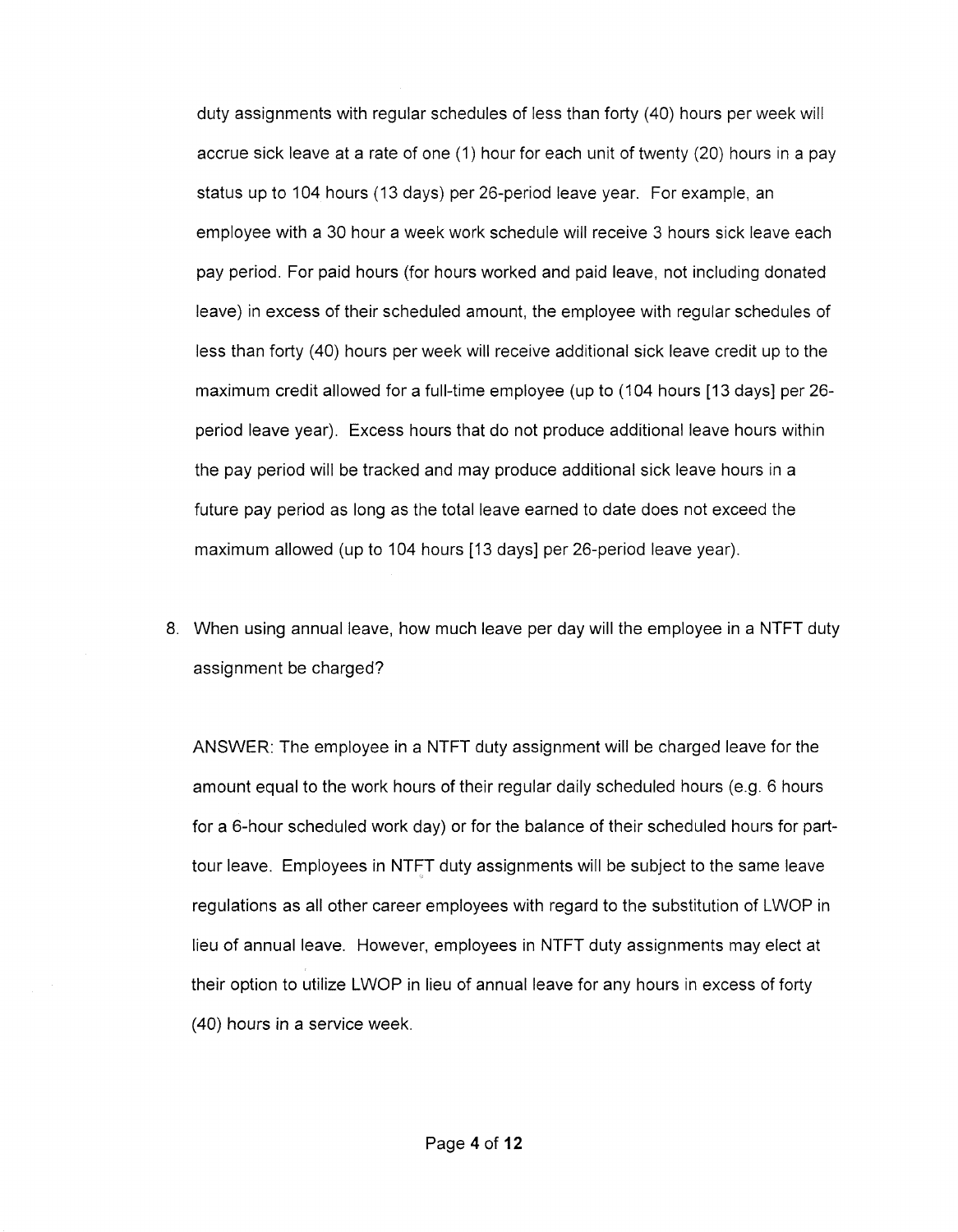9. When using sick leave, how much sick leave per day will the employee in a NTFT duty assignment be charged?

ANSWER: The employee in a NTFT duty assignment will be charged sick leave for the amount equal to work hours of their regular daily scheduled hours (e.g. 6 hours for a 6-hour scheduled work day) or the number of scheduled hours remaining if the need for leave occurs after the start of their tour. Employees in NTFT duty assignments will be subject to the same leave regulations as all other career employees with regard to the substitution of LWOP or annual leave in lieu of sick leave. However, employees in NTFT duty assignments may elect at their option to utilize LWOP in lieu of sick leave for any hours in excess of forty (40) hours in a service week.

10. What happens to the annual leave which has been advanced to an employee in a NTFT duty assignment when they bid or are reassigned to/from traditional full-time assignments or to NTFT assignment with a different scheduled work hour total per week?

ANSWER: They will have their advanced annual leave amount adjusted to reflect the advanced leave policy for their position of record.

11. What impact will being in LWOP status have on a NTFT duty assignment employee's annual leave credit?

ANSWER: When during the leave year, an employee's absence, including that on an employee in a NTFT duty assignment, in a non-pay status totals the equivalent of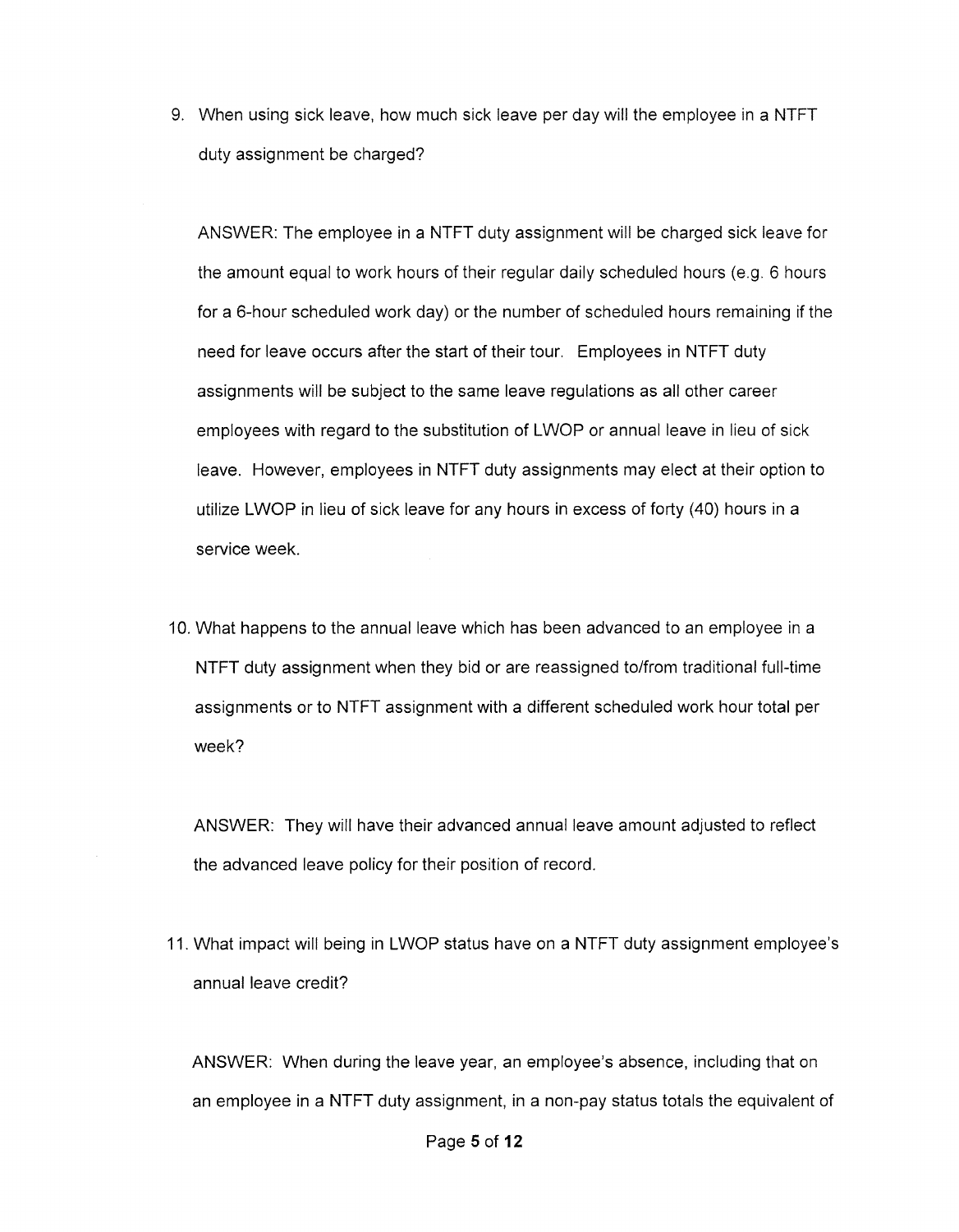one pay period of regular service, credit for leave is reduced by the amount of leave earned by the employee in a pay period.

12. How does a **NTFT** duty assignment employee's schedule affect court leave?

ANSWER: An employee in a **NTFT** assignment will receive court leave up to his or her scheduled hours for the day. An employee in a **NTFT** assignment scheduled for more than 8 hours in a service day may have paid court leave and postal duty in excess of 8 hours up to the employee's regular schedule.

13. Is an employee in a **NTFT** duty assignment eligible to receive Administrative Leave?

ANSWER: Yes.

14. Are employees in **NTFT** duty assignments eligible for Military Leave?

ANSWER: Yes. An employee in a **NTFT** assignment with a weekly schedule of 40 or more hours/week receives 120 hours of military leave each fiscal year. An employee in a **NTFT** duty assignment with a weekly schedule of less than 40 hours/week will receive a pro-rated amount of military leave each fiscal year. That pro-rated amount may be increased if there is an increased weekly schedule. However, if the employee moves to an assignment scheduled for fewer hours in the pay period, there is no change in the military leave for the current fiscal year.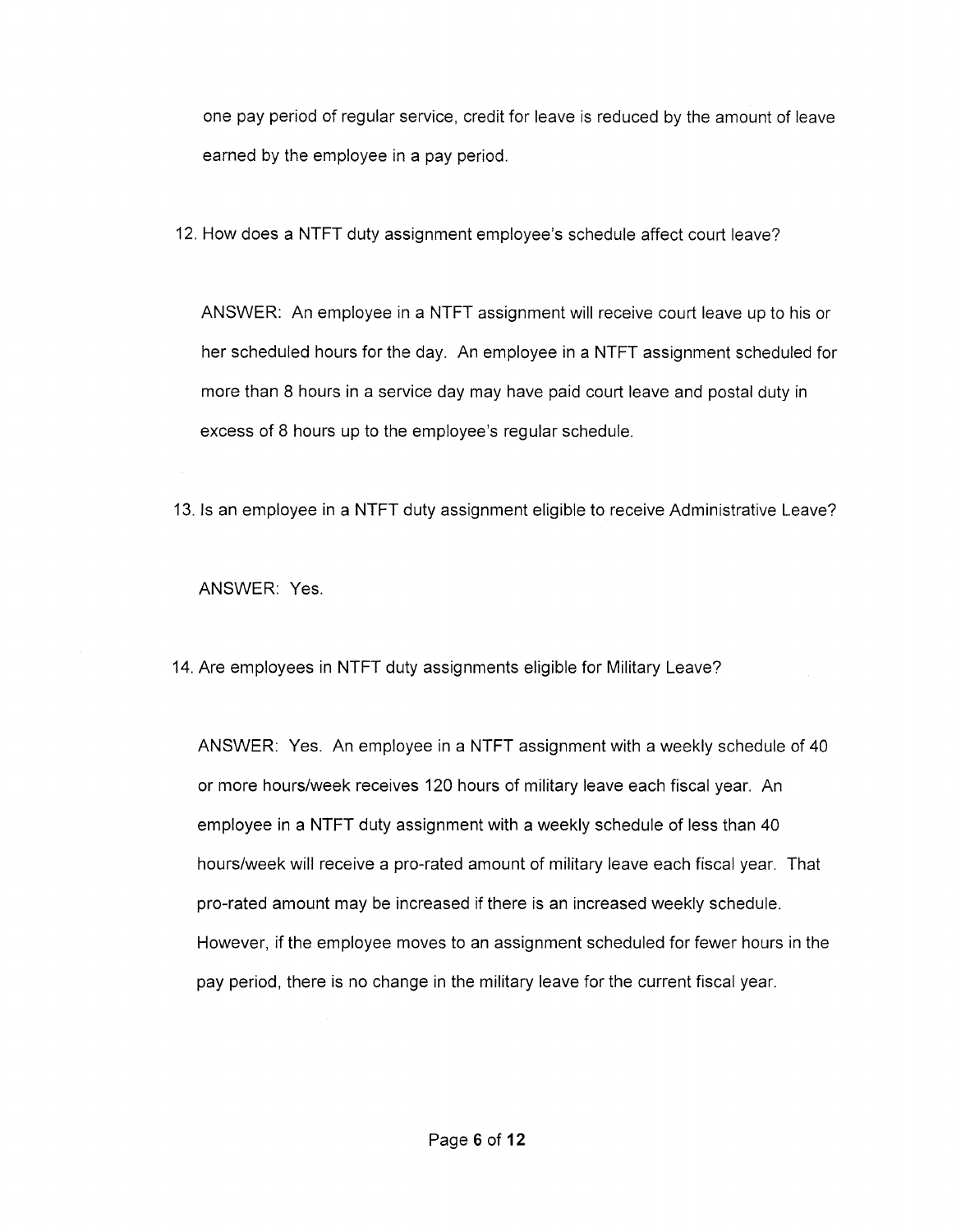15. How much FMLA protected leave are eligible employees in NTFT duty assignments authorized?

ANSWER: Eligible employees in NTFT duty assignments are entitled to 12 workweeks of protected FMLA leave each year.

16. How will LWOP usage by employees in NTFT duty assignments impact the waiting period for contractual step increases?

ANSWER: For the purpose of LWOP accrual towards step deferral:

As per current policy, only whole days of LWOP are counted. Fractional days on which the employee has work hours or paid leave and takes LWOP are not counted in calculating the total LWOP. (ELM 422.133)

1 day equals the number of hours in normal daily schedule on the day in which LWOP is taken. 1 week equals the number of hours in employee's normal weekly schedule (30 - 48). For periods of LWOP that encompass an entire pay period, the total number of hours in the employee's regular schedule for that pay period will be charged.

As per current policy, step deferral calculation is made each pay period based on the prior pay period Step Increase LWOP balance and total hours for employee's normal weekly schedule in the current pay period.

All other provisions of ELM 422.133 will apply.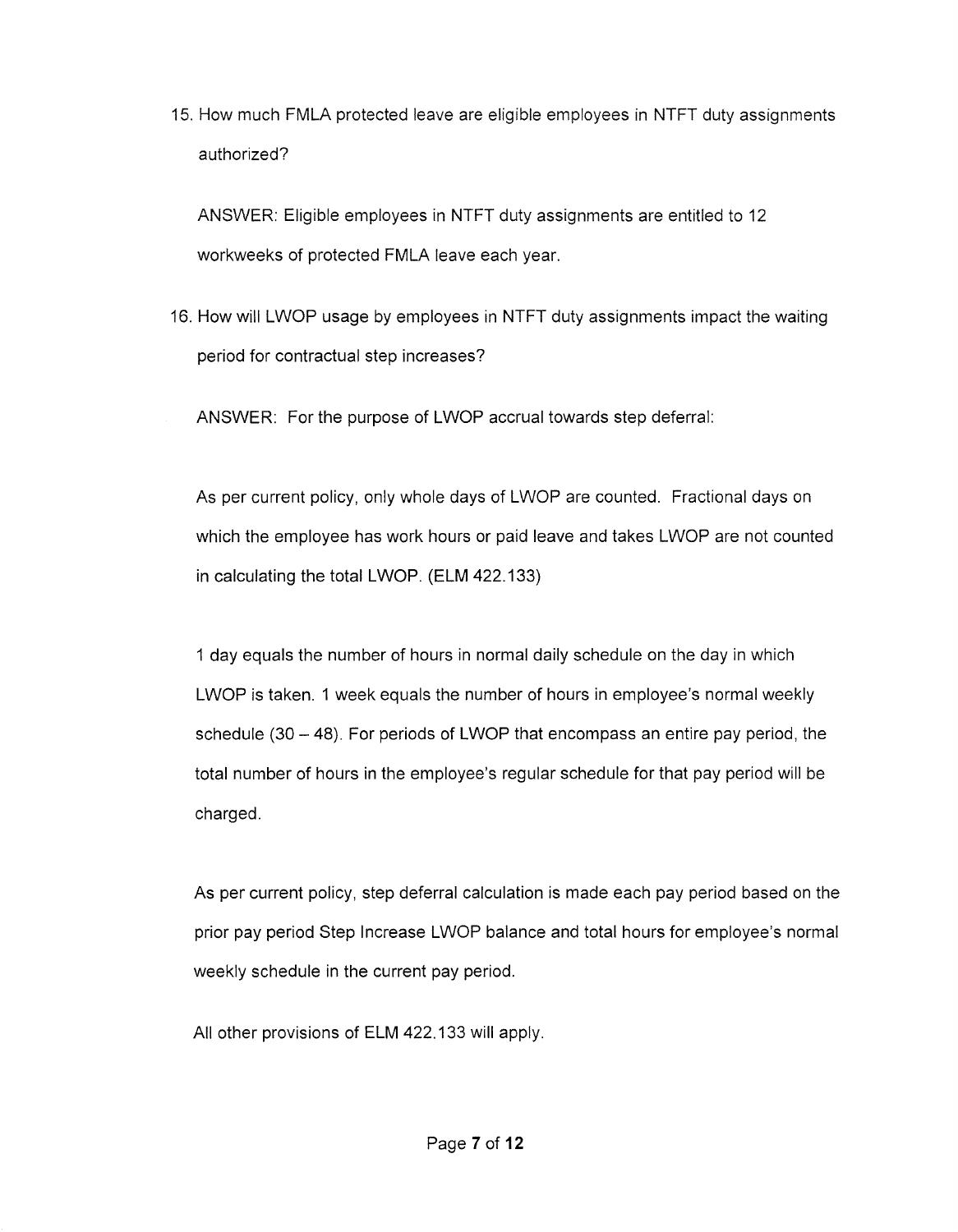### **NTFT's - Holidays**

17. How are employees in NTFT duty assignments who are required to work on a holiday or designated holiday compensated?

ANSWER: Employees in NTFT duty assignments scheduled for eight or more hours who work on their holiday or designated holiday will receive straight time pay for any hours worked up to their normal schedule for that day. They will be paid postal overtime for any hours in excess of their normal schedule. Employees in NTFT duty assignments normally scheduled for less than eight hours on the holiday or designated holiday will only be required to work beyond their normal schedule in an emergency and will be compensated with out of schedule premium for such hours up to eight hours in the day. They will be paid postal overtime for any hours in excess of eight hours in the day.

18. May employees in NTFT duty assignments who work their holiday or designated holiday elect to have their annual leave balance credited with up to eight (8) hours of annual leave credit (equal to the number of hours of holiday leave pay received) in lieu of holiday leave pay?

ANSWER: Yes.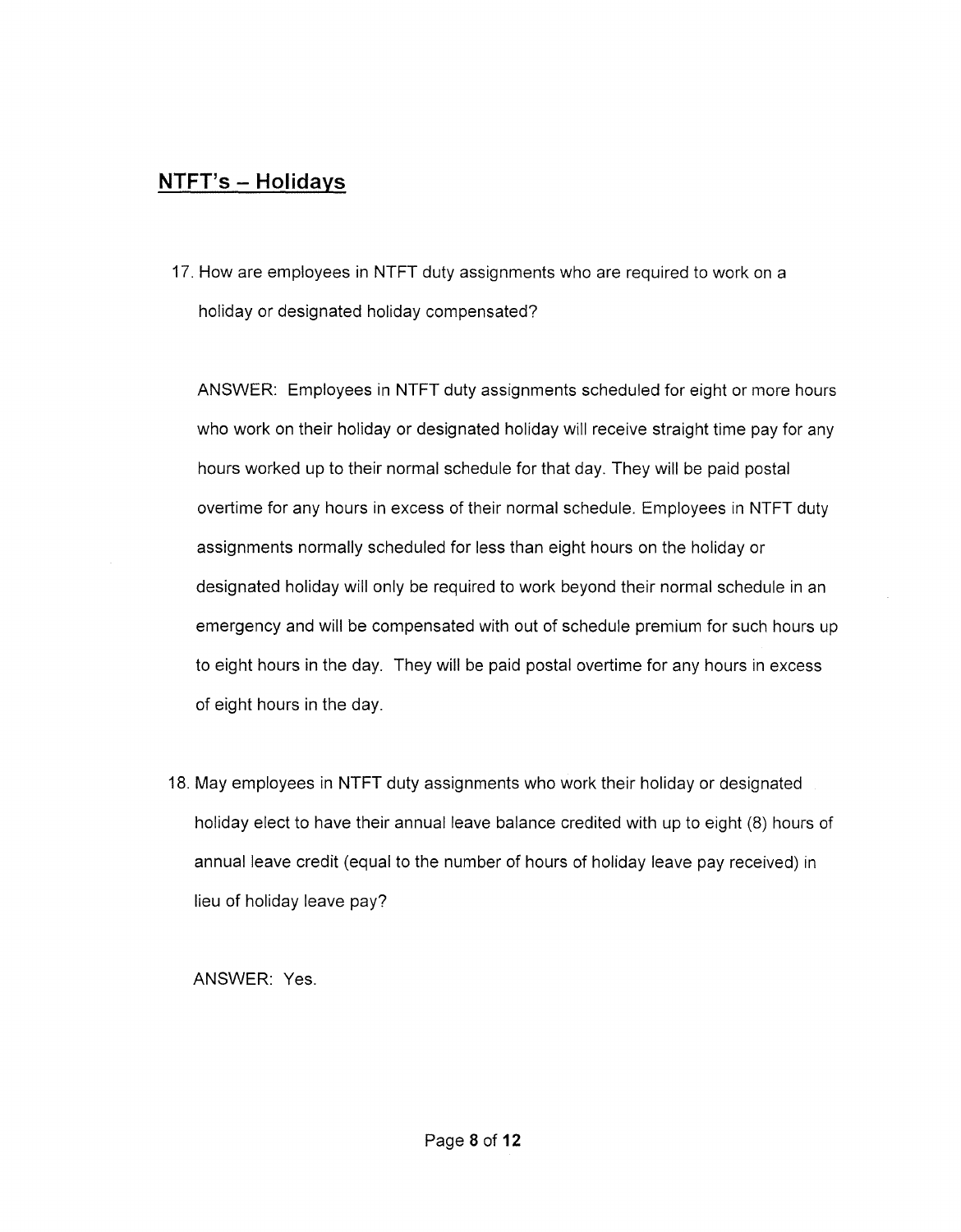19. How many hours of holiday pay will employees in NTFT duty assignments receive?

ANSWER: Employees in NTFT duty assignments receive eight (8) hours of holiday pay at the employee's base hour straight time rate on the holiday or day designated as their holiday. To be eligible for holiday pay, an employee must be in a pay status the last hour of the employee's last scheduled workday prior to or the first hour of the employee's first scheduled workday after the holiday.

20. In what category are employees in NTFT duty assignments on the holiday work schedule?

ANSWER: As full-time employees, they will be subject to the LMOU pecking order. Employees in NTFT duty assignments working their holiday or designated holiday will be scheduled for the number of hours they normally work. Employees in NTFT duty assignments working on their off day will be scheduled for 8 hours.

#### **MVS Questions & Answers**

21.Can MVS Career employees have split days off?

ANSWER: Employees occupying FTR duty assignments in postal installations which have 200 or more man years of employment in the regular work force, career employees in mail processing operations, transportation and vehicle maintenance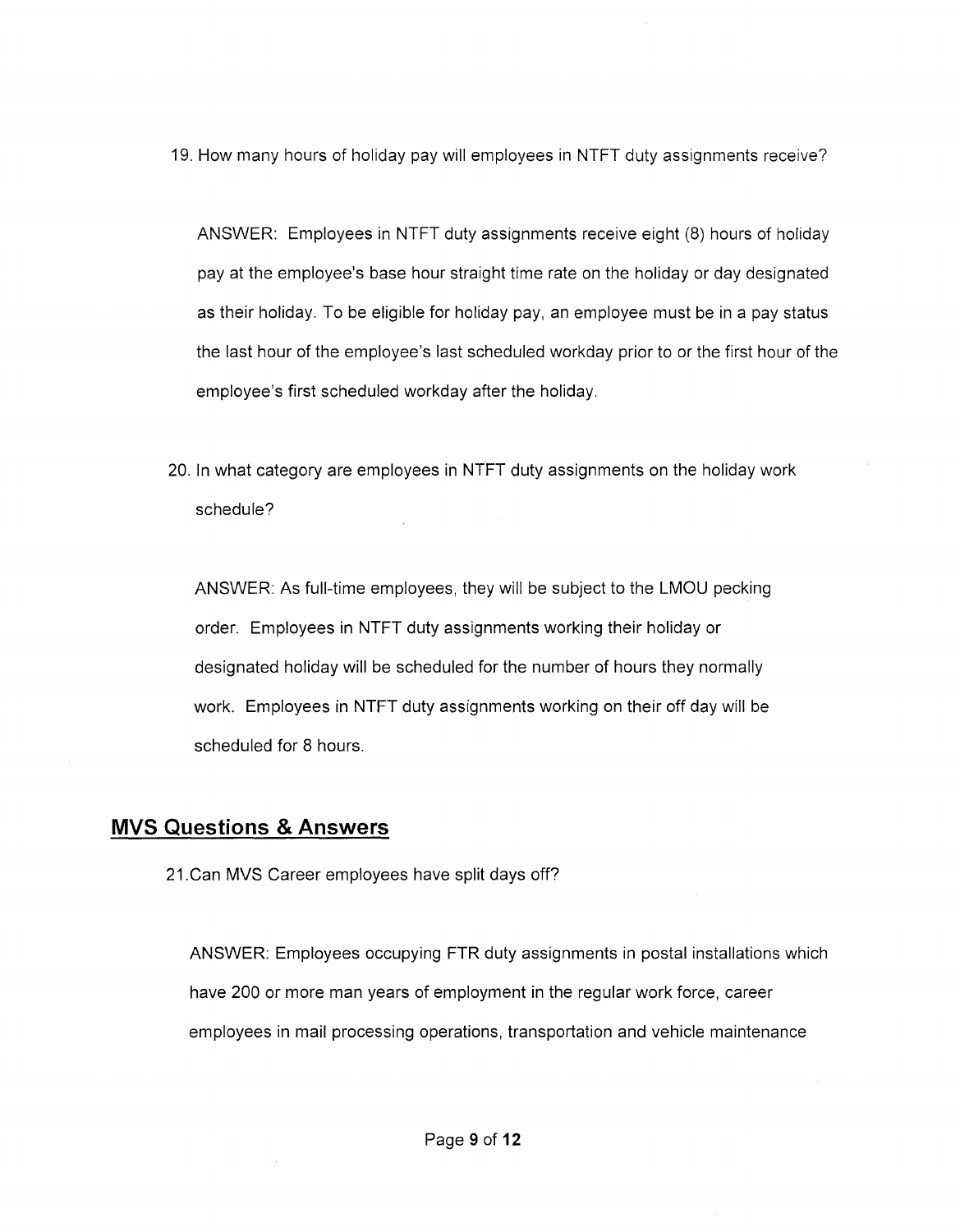facility operations will have consecutive days off, unless otherwise agreed to by the parties at the local level.

22. Do holddowns still exist?

ANSWER: Yes, but only unassigned full-time and Full-Time Flexible employees (not employees occupying NTFT Flexible duty assignments) that are not on holddowns currently may bid on duty assignments that are vacant for 10 or more days; in accordance with the provisions outlined in Article 39.1.J. The holddown process occurs before PSEs may opt on a vacant duty assignment.

23.Can employees in NTFT duty assignments have more than a one hour lunch or "split shift?"

ANSWER: No, except in level 20 and below Post Offices.

24.How is a NTFT Flexible duty assignment created?

ANSWER: NTFT Flexible duty assignments may be created when a PTF or PTR is converted to Full-Time. It is created in the same Occupational group as the PTF or PTR was converted from. The number of NTFT Flexible duty assignments cannot exceed the number of PTFs and PTRs that were converted in that occupational group and installation.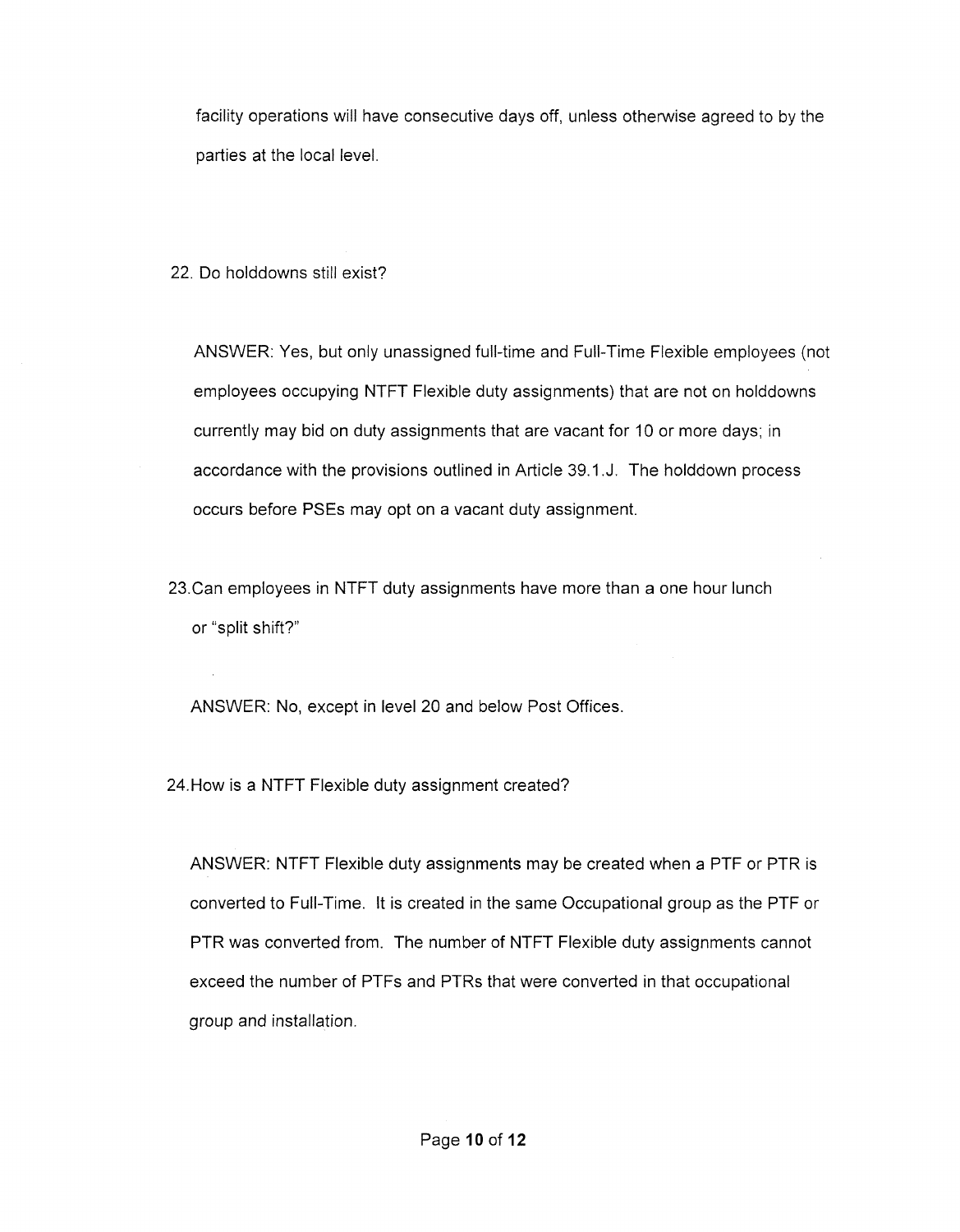25.Can Flexible duty assignments (both Traditional Full-Time Flexible and NTFT) schedules be changed?

ANSWER: Yes, if the schedule is to be changed it must be done on the proceeding Wednesday and the total hours and daily hours must remain the same, but start times and days off can be changed.

26. Can traditional FTR duty assignments be reposted as NTFT duty assignments?

ANSWER: Yes, but only if operationally necessary and after notification and input from the Local President and MVS Director. Before the NTFT duty assignment is posted the Local Union will have the opportunity to review, make comments, make suggestions and propose alternatives.

27.Can MVS employees who were converted from either PTFs or PTRs at the signing of the 2010 agreement bid on Traditional duty assignments?

ANSWER: Yes. Employees who were not full-time at the signing of the 2010 agreement may bid on any duty assignment that they are qualified for that is posted for bid in the Motor Vehicle Craft.

28. Can the wages for PSEs be adjusted at the Local level?

ANSWER: No adjustment of wages can only be done at the national level.